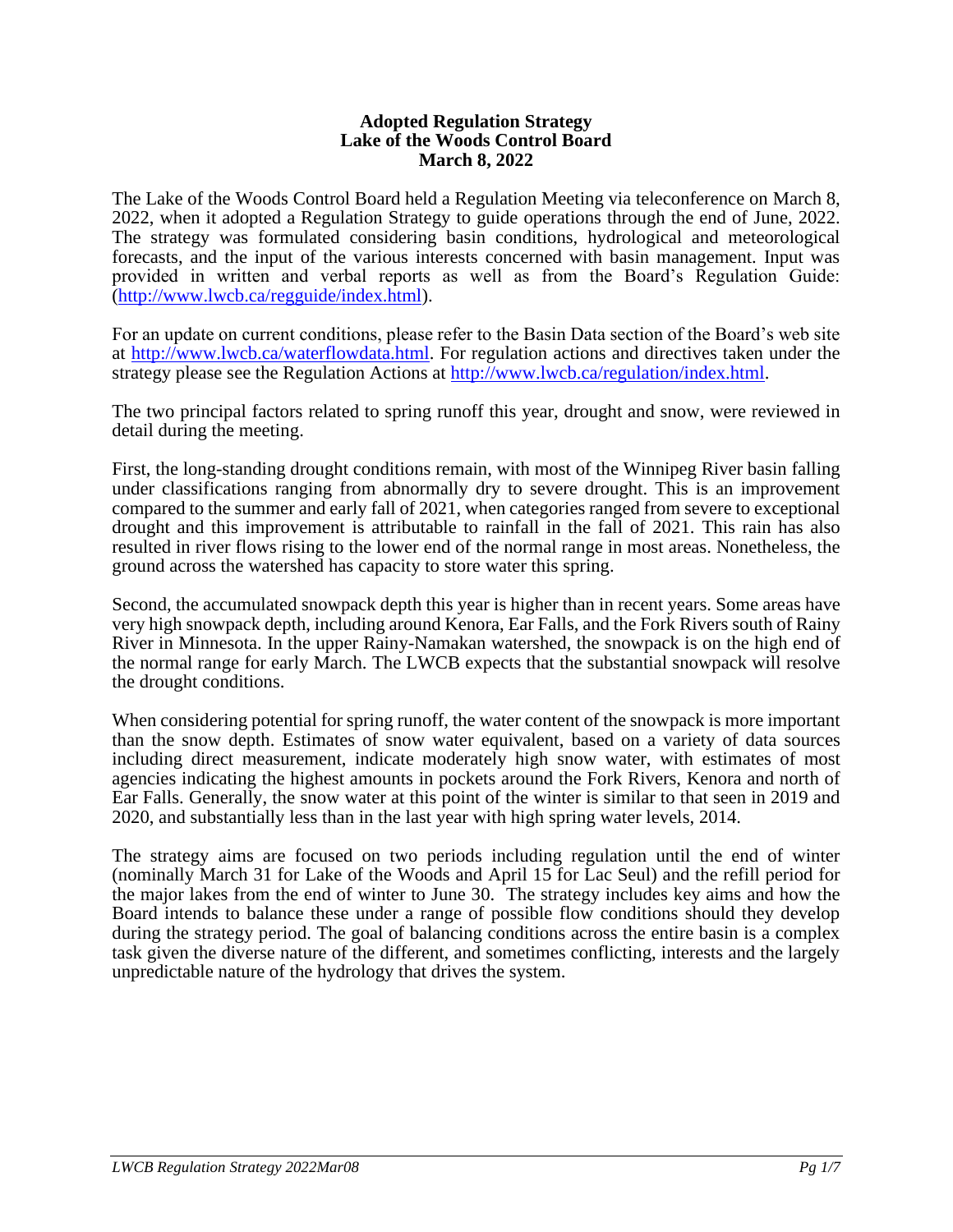### **Lac Seul**

#### *A) Seasonal Considerations*

Based on the current level, snowpack and antecedent drought conditions, the scenarios presented below indicate an end-of-winter (April 15) Lac Seul level between 354.55 and 354.70 m (1163.2 and 1163.7 ft) is achievable with gradual outflow changes. Starting the refill of Lac Seul from within this range should allow for meeting level targets described below while affording some protection against higher lake levels if high flows develop.

To support spawning conditions and navigation in early spring, it is desirable to have the lake level rising after mid-April. However, rising lake levels must be balanced against a future risk of high water, usually due to late summer or early autumn rainfall. The points below reflect ideal or desirable regulation objectives over the next few months, based on input provided to the Board.

- Regulation of Lac Seul level and outflow should consider the preferred Lac Seul, Pakwash Lake and English River levels for the fishery and tourist outfitter interests, to provide good spring spawning conditions and adequate navigation levels at the start of the walleye fishing season.
- Lac Seul level should be constant or rising after April 15 for spring spawning fish.
- The minimum spring lake level should be no more than 1.5 m (4.9 ft) below the November 1 level (355.80 m / 1167.3 ft) for whitefish. An April 15 level within the target range would result in an overwinter drawdown between 1.1 and 1.25 m (3.6 and 4.1ft).
- The desirable lake level on May 15 is no less than 355.1 m (1165.0 ft) for the walleye fishery.
- The tourist outfitters' preferred summer maximum level is 356.6 m (1170.0 ft).
- Lac Seul level and outflow should be managed to supply water requested by Ontario Power Generation and Manitoba Hydro for hydroelectric energy generation, to avoid spill in wet conditions and violation of low flow constraints in dry conditions.
- A minimum flow of 180 m<sup>3</sup>/s below Manitou Falls is desirable during spring spawning. If there is not sufficient water to meet this criterion, Lac Seul discharge should be set to maintain a uniform flow through the spawning period.
- Maintain English River flows that lead to an inflow at Caribou Falls below 550 m<sup>3</sup>/s to avoid levels at Grassy Narrows above 319.6 m (1048.6 ft) during the tourist season (May long weekend to after Thanksgiving).
- Lac Seul storage should be used to offset Lake of the Woods high/low outflow for the benefit of users of the Winnipeg River in Manitoba.
- Lac Seul level and outflow should be managed to reduce the need to close the Lake St. Joseph diversion with resulting spill down the Albany River. However, the diversion should nevertheless be closed to reduce impacts in the English and Winnipeg River basins under wet conditions.
- If inflow is above normal by May 15 and Lac Seul level meets the preference for that date, adjust outflow in May and June to target a July 15 elevation of 356.3 m (1169.0 ft), thereby reducing the risk of higher outflows in late summer due to severe storms that have become typical for that time of year.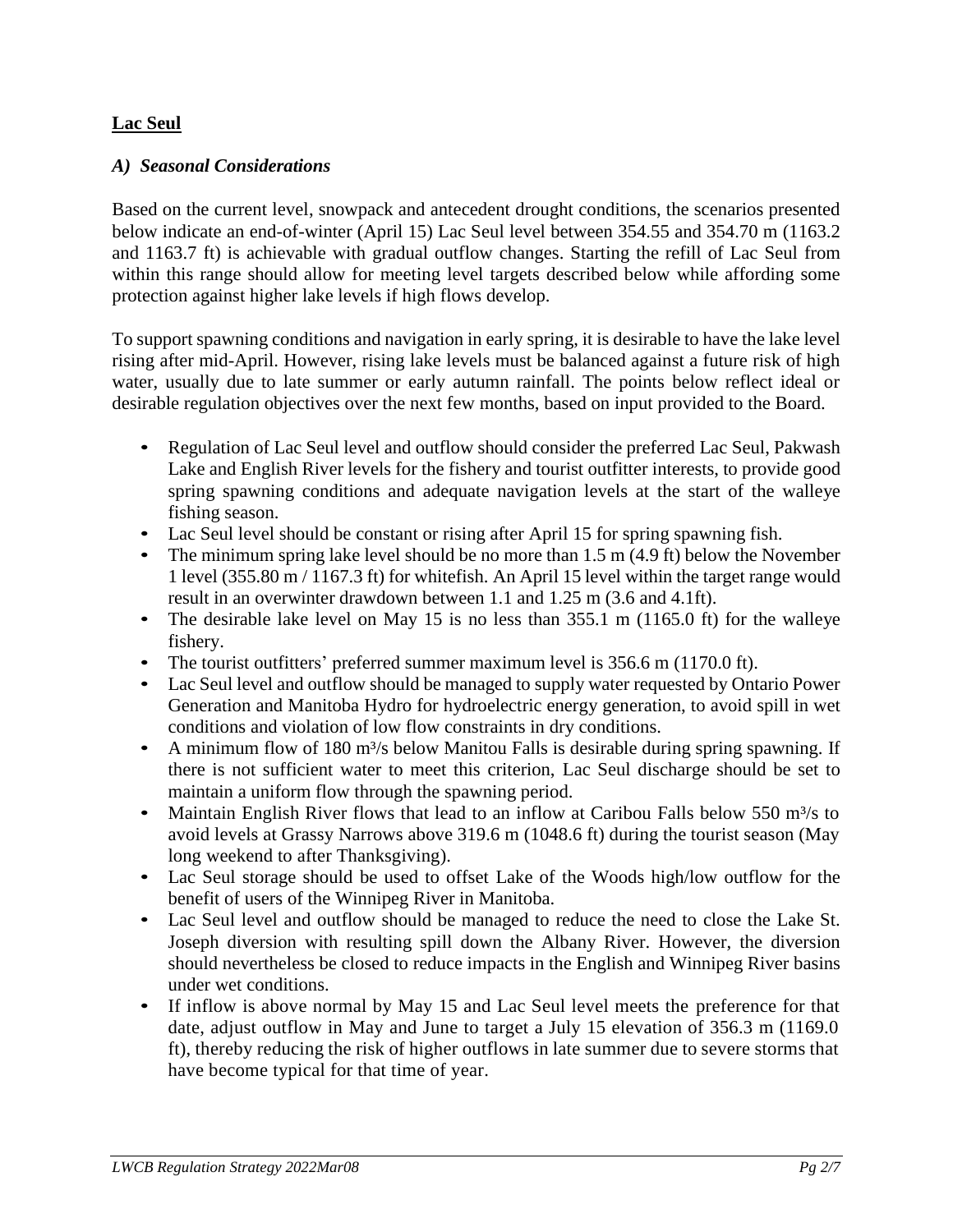### *B) Adopted Strategy*

#### **To April 15 (Drawdown Period)**

Gradual Lac Seul outflow adjustments should be made through March and early April to target an end-of-winter (April 15th) level range between 354.55 and 354.70 m (1163.2 and 1163.7 ft). If freshet has not begun by this date, adjust outflow to hold the level constant to the extent practical. Should freshet begin before this date and the target has not been reached, allow refill to begin, adjusting outflow in consideration of the following:

- the inflow rate and volume;
- the potential for ice damage due to level rise on both the lake and the river;
- the potential for less-than-normal spring rainfall leading to less-than-normal refill, and;
- the need to maintain storage room in the lake to handle higher inflow during refill.

### **After April 15 (Refill Period)**

The risk of high water must be balanced against the risk of not meeting refill goals if spring rainfall is below normal. As such the Board should set outflow to be responsive to spring conditions as they develop. This will allow outflow to be increased or decreased relatively quickly in response to rainfall. Since spring rainfall is highly variable and precipitation forecasts are unreliable beyond horizons of more than a few days, regulation must be continually updated, and outflow adjusted in response to changing conditions and forecasts.

i) Low Inflow Conditions

- Outflow should be managed to ensure that Lac Seul level does not decline, and preferably rises, while providing sufficient outflow to meet downstream hydropower generation and fishery requirements.
- Communicate with First Nation communities on Lac Seul and the English River, and with Grand Council Treaty #3 to keep communities informed of the low water conditions and to assist in the determination of an appropriate balance of upstream and downstream interests.
- Target for an end-of-June level no lower than 355.46 m (1166.2 ft) with an outflow no lower than 100 m<sup>3</sup>/s, provided that flow in Manitoba is no lower than 600 m<sup>3</sup>/s.
- Target for an end-of-June level no lower than 355.1 m (1165.0 ft) with an outflow no lower than 25 m<sup>3</sup>/s, provided that flow in Manitoba is no lower than 300 m<sup>3</sup>/s.
- Consultation with interests, including NDMNRF staff, tourist outfitters and the provincial hydro utilities, may be necessary to arrive at the appropriate balance between lake levels and outflows.
- If inflow remains low throughout the refill period, outflow should be adjusted to maintain a balance between upstream and downstream interests.

ii) Moderate Inflow Conditions

- Due to concerns of high water, regulate through the refill period to hedge against wetter conditions, so that the risk of outflow above  $500 \text{ m}^3/\text{s}$  is reduced.
- Communicate with First Nation communities on Lac Seul and the English River, and with Grand Council Treaty #3 to keep communities informed of the potential for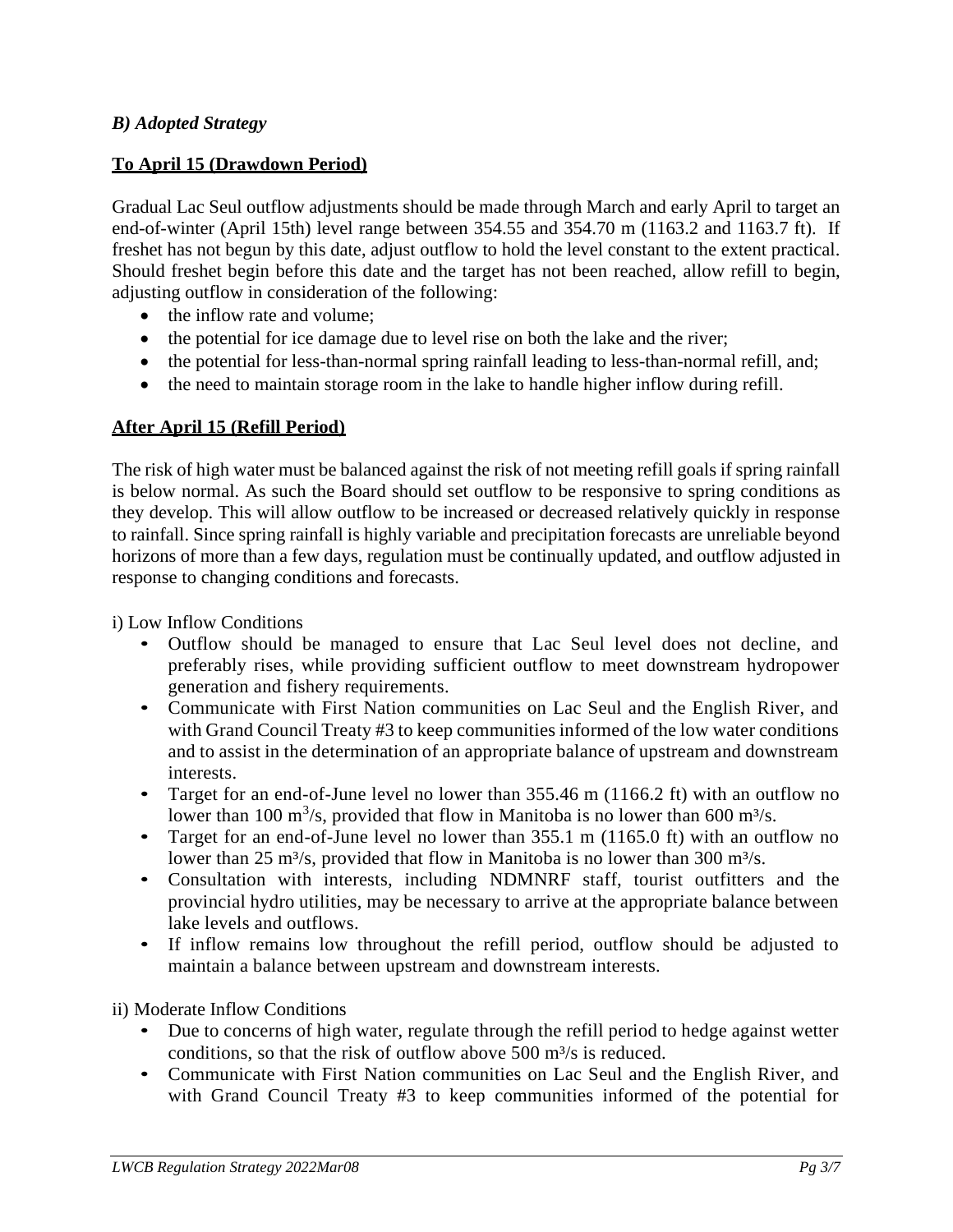flooding and to assist in the determination of an appropriate balance of upstream and downstream interests.

- Target for a lake level between lower and upper quartile, while supplying water for hydropower production and for English River fishery concerns.
- Use additional water to maintain desired fishery flows in the English River below Manitou Falls, provided this does not cause high flow conditions on the Winnipeg River in Manitoba.
- Target for flow in the Winnipeg River in Manitoba between  $675$  and  $960$  m<sup>3</sup>/s.

iii) High Inflow Conditions

- As above, regulate through the refill period to hedge against wetter conditions, so that the risk of outflow above  $500 \text{ m}^3\text{/s}$  is reduced.
- Balance Ear Falls outflow with the rise in Lac Seul level to reduce flood risk both on Lac Seul and on downstream areas such as Pakwash Lake.
- Seek to maintain Lac Seul level (or projected level) below upper quartile through the refill period. Outflow should remain below  $450 \text{ m}^3/\text{s}$  for moderately wet conditions, below 500 m<sup>3</sup>/s for most conditions, and below 600 m<sup>3</sup>/s in all but extreme conditions.
- Increase outflow to as much as  $800 \text{ m}^3/\text{s}$  to keep the level below 357.1 m (1171.6 ft).
- When Lac Seul is above the level at which the Lake St. Joseph diversion comes under Board jurisdiction [356.01 m (1168.0 ft) until the end of May; 356.31 m (1169.0 ft) for June], the diversion flow should be reduced before increasing Lac Seul outflow to more than 550  $\text{m}^3\text{/s}$ .

# **Lake of the Woods**

## *A) Seasonal Considerations*

The Lake of the Woods end-of-winter (March 31) target level range set in October was 322.30 m to 322.50 m (1057.7 to 1058.1 ft). Over the winter, inflow remained between  $15<sup>th</sup>$  and  $45<sup>th</sup>$ percentile and outflow has been gradually increased since late January to increase the rate of lake drawdown while limiting downstream ice effects.

The level of Lake of the Woods was 322.55 m (1058.3 ft) on February 28, the median level for end of February. With the ample snowpack and underlying drought conditions, the Secretariat recommends an end-of-winter (March 31) target of between 322.40 and 322.50 m (1057.7 and 1058.0 ft), with gradual adjustments in outflow in response to developing precipitation, temperature and upstream flow regulation.

The Secretariat recommends that regulation of Lake of the Woods in early spring be based on a balanced risk of above and below normal flow conditions developing depending on spring rainfall.

The points below reflect ideal or desirable regulation objectives over the next few months, based on input provided to the Board.

• Adjust lake level and outflow to achieve a balance between upstream and downstream interests, as inflow dictates.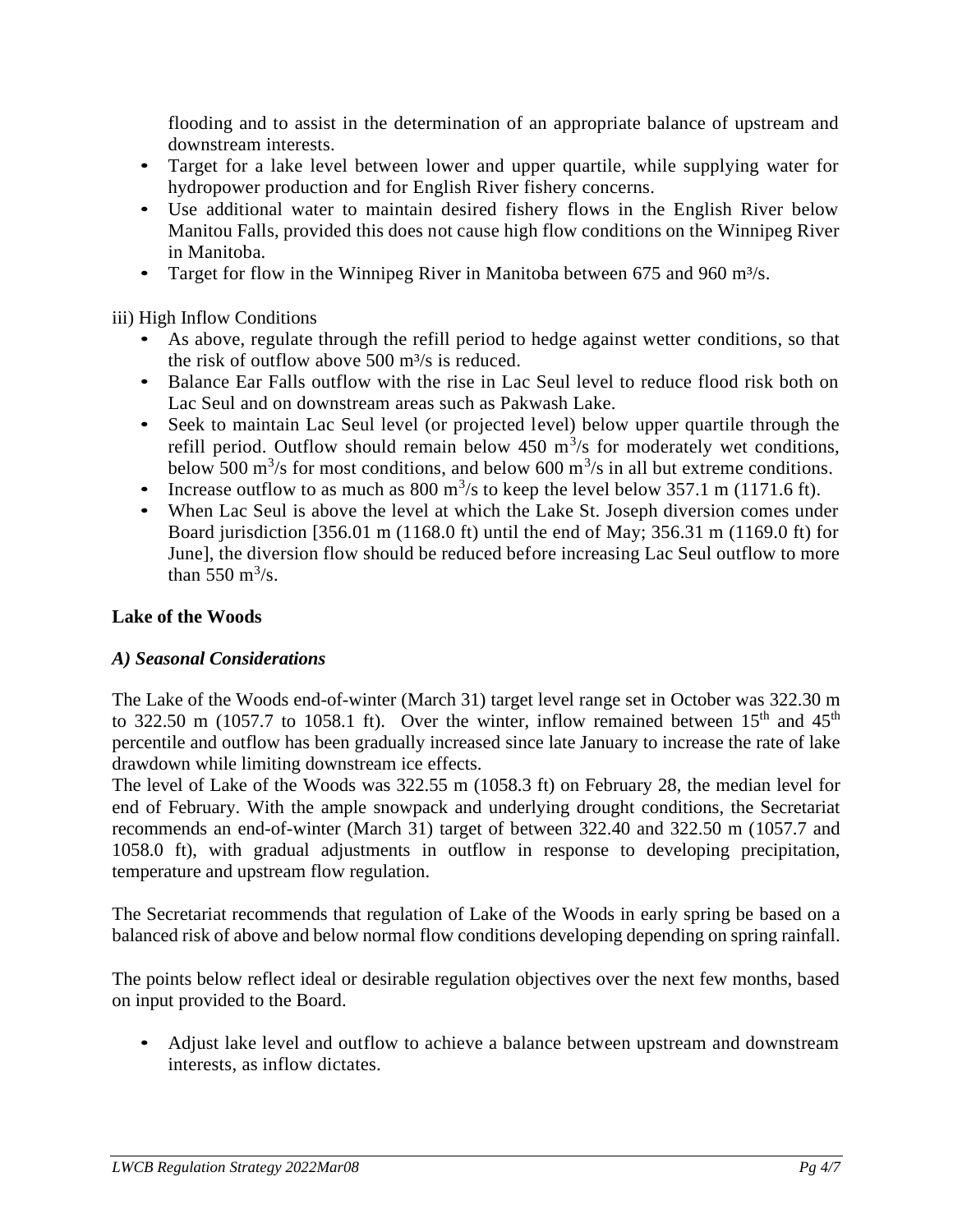- Minimize ice damage when possible. Ice damage is greater in the spring if there are rapid changes in water level (on either the lake or the river) and especially if the level rises while there is still a solid ice cover.
- The preferable end-of-April level for Lake of the Woods fishery is no lower than 322.5 m (1058.0 ft). Higher levels would be beneficial to northern pike.
- Regulate to avoid, to the extent possible, any reductions in outflow or any large increases in outflow during the spring spawning season on the Winnipeg River (late April to early June).
- For loons on the Winnipeg River, flow changes during the incubation period (approximately mid-May to the end of June) should be minimized.
- A peak summer level of about 323.0 m (1059.7 ft) on Lake of the Woods is desired by property owners.
- For wild rice on Lake of the Woods and the Winnipeg River, maintain lower lake and river levels and minimize level and flow increases during the floating leaf stage in June and early July.
- Within the regulation parameters for Lake of the Woods, regulate outflow to assist in meeting targets/preferences for the Winnipeg River in Manitoba.

# *B) Adopted Strategy*

# **Until March 31st (Drawdown Period)**

Manage outflow to reach a March  $31<sup>st</sup>$  level between 322.40 m and 322.50 m (1057.7 to 1058.1 ft) provided freshet does not begin before April 1. If freshet has not begun by this date, outflow should be adjusted to hold the level within the above range to the extent practicable. Should freshet begin before this date, the Secretariat recommends beginning the refill period, and adjusting outflow in consideration of the following:

- the inflow rate and volume;
- the potential for ice damage due to level rise on both the lake and the river;
- the potential for less-than-normal spring rainfall leading to less-than-normal refill, and;
- the need to maintain storage room in the lake to handle higher inflow during refill.

# **After March 31st (Refill Period)**

Historically, the refill rate of Lake of the Woods is a factor more of the timing and magnitude of spring rainfall than of snowpack at end of winter. Since spring rainfall is highly variable and precipitation forecasts are unreliable beyond horizons of more than a few days, regulation must be continually updated, and outflow adjusted in response to changing conditions and forecasts.

i) Low Inflow Conditions

- Adjust outflow as necessary (subject to minimum flow requirements) to keep the lake from declining. If possible, have the lake maintain at least a  $10<sup>th</sup>$  percentile level, with outflow no lower than  $100 \text{ m}^3\text{/s.}$
- Communicate with First Nation communities on Lake of the Woods and the Winnipeg River, and with Grand Council Treaty #3 to keep communities informed of the low water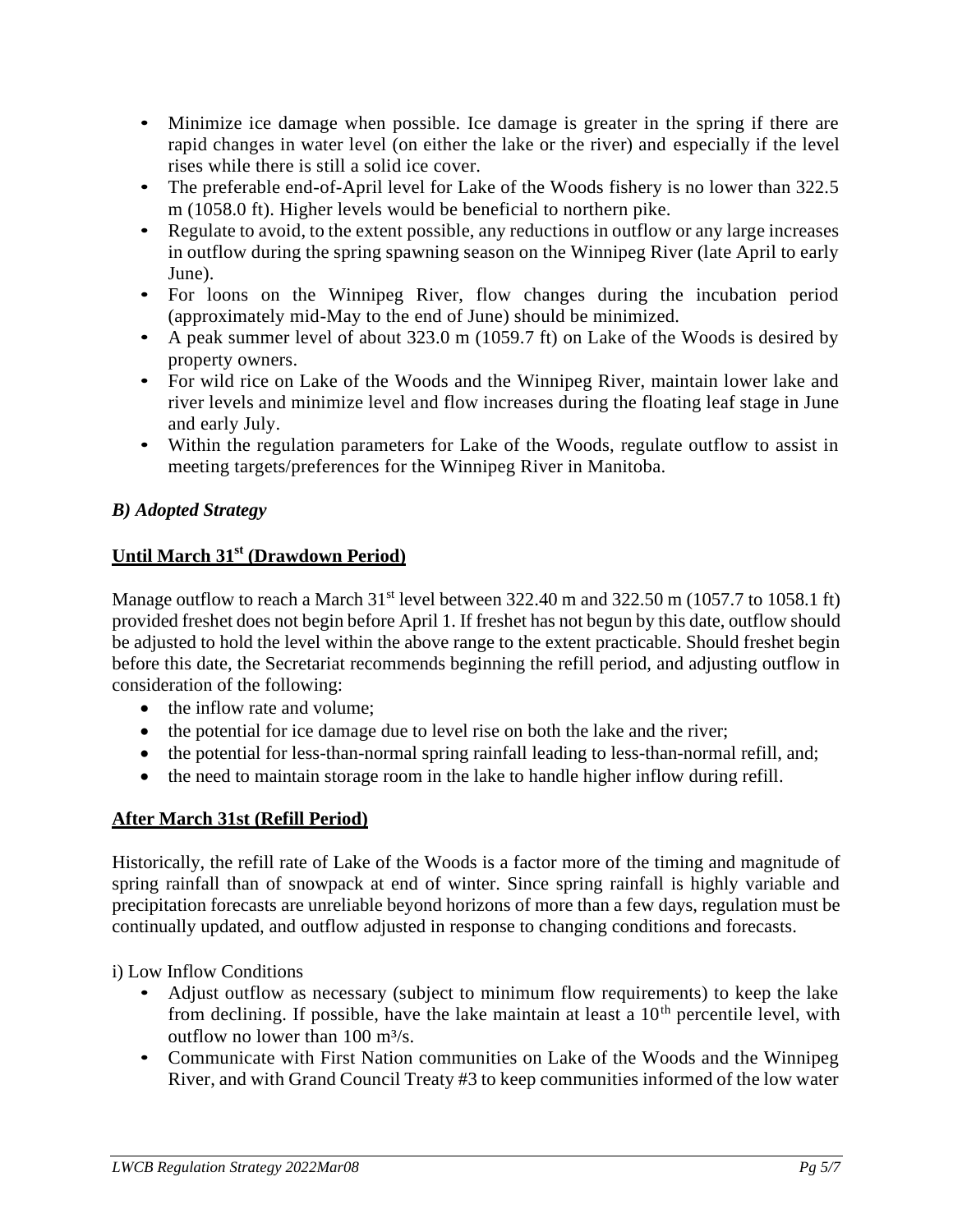conditions and to assist in the determination of an appropriate balance of upstream and downstream interests.

- Seek advice from OMNRF on the status of Winnipeg River spawning throughout the spring. Avoid Lake of the Woods outflow reductions during the spawning season (late April to early June), while ensuring the lake level does not decline. Where insufficient inflow to Lake of the Woods does not allow this, balance outflow reductions with the rate of decline of Lake of the Woods.
- Target a lake level above 322.78 m (1059.0 ft) at the end of June, if possible, with outflow no lower than 200 m<sup>3</sup>/s. This level corresponds to the lower end of the preferred range stated by the Lake of the Woods District Stewardship Association.
- If inflow remains low throughout the refill period, outflow should be adjusted to maintain a balance between upstream and downstream interests.

ii) Moderate Inflow Conditions

- Assess conditions immediately before spawning, as described under "Low Inflow Conditions" above.
- Seek advice from OMNRF on the status of Winnipeg River spawning throughout the spring. Outflow increases should be kept moderate during the spawning period and reductions should be minimized.
- Set outflow as high as 800 m<sup>3</sup>/s to prevent the peak lake level from exceeding 323.09 m (1060.0 ft) for the benefit of Lake of the Woods shoreline interests.
- Target a lake level of 322.7 m (1058.7 ft) at the end of May and 322.9 m (1059.4 ft) at the end of June. Balance this by attempting to avoid outflow above the generation capability at Kenora and by optimizing hydroelectric generation downstream.
- If conditions permit through late May and June, limit Lake of the Woods outflow changes that would adversely affect nesting loons on the Winnipeg River.
- Balance the rate of lake level rise with river level fluctuations for the benefit of wild rice growth on both lake and river. Seek advice from First Nations and Grand Council Treaty #3 on the status of wild rice crops to better inform regulation decision-making.
- Maintain Nutimik Lake levels in the preferred range, to the extent possible, by managing outflow from both Lake of the Woods and Lac Seul.

iii) High Inflow Conditions

- Balance higher water levels on the lake with the impact of increased outflow downstream, both in Ontario and Manitoba.
- Communicate with First Nation communities on Lake of the Woods and the Winnipeg River, and with Grand Council Treaty #3 to keep communities informed of the potential for flooding and to assist in the determination of an appropriate balance of upstream and downstream interests.
- Avoid outflow above 800 to 900  $\text{m}^3$ /s if the lake level (or projected level) will remain below 323.20 m (1060.4 ft) in June. A flow of 900 m<sup>3</sup>/s on the Winnipeg River would cause the level below the Norman Dam to rise 1.4 m (4.6 ft) above normal, whereas a lake level of 323.2 m (1060.4 ft) is only 15 cm (6 in) above median at the end of June.
- Increase outflow as necessary to prevent the lake level (or the projected level) from rising above 323.47 m (1061.25 ft), which is the legislated top of the normal operating range